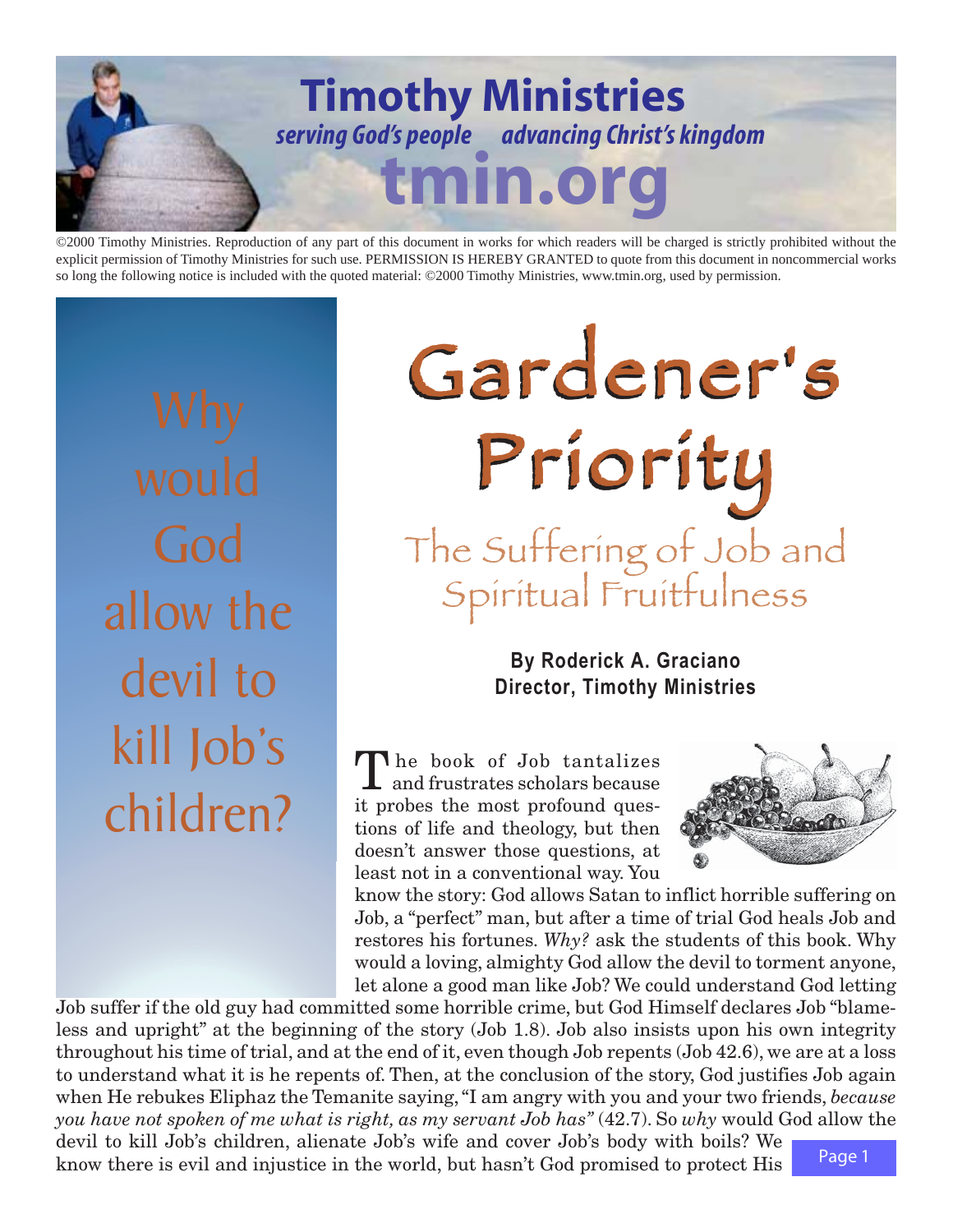### *Gardener's Priority* **© 2000 Timothy Ministries**

people? If God would allow Satan to afflict a "perfect" man, where does that leave us? This book seems to hold some important secrets about suffering, but what are they? What is really going on in this story?

## **The Counter-intuitive Truth**

The main point of the book of Job seems almost obvious to me now, but it's taken 29 years and a lot of hard knocks for the light to snap on. I can see why secular scholars continue to puzzle over the message of the book. "The man without the Spirit does not accept the things that come from the Spirit of God, for they are foolishness to him, and he cannot understand them, because they are spiritually discerned" (1 Cor. 2.14 ). It turns out that the message of Job is not so difficult to understand—it's just hard to accept. What is that message? The Lord Jesus spelled it out in John 15.

While not explicitly alluding to Job, Jesus nevertheless summed up Job's story in the final clause of John 15.2. Let's look at a portion of this teaching of the Lord's:

- John 15.1 I am the true vine, and my Father is the gardener.
- John 15.2 He cuts off every branch in me that bears no fruit, while **every branch that does bear fruit he prunes so that it will be even more fruitful.**…
- John 15.5 I am the vine; you are the branches. If a man remains in me and I in him, he will bear much fruit; apart from me you can do nothing.…
- John 15.8 This is to my Father's glory, that you bear much fruit, showing yourselves to be my disciples.

To teach about spiritual fruitfulness, Jesus used the metaphor of pruning. The first clause of John 15.2 is severe, but we suppose it's reasonable: religious people who are phonies, who don't really have the life of Christ in themselves and who show no fruit of the Spirit in their lives will in the end be cut off from any relationship with Him. The second clause of the verse just doesn't sound right though! Why amputate fruitful branches? When something is working well, doesn't it make sense to leave it well enough alone? Yes, in many areas of life, but not in gardening and not in our service to God. When it comes to our spiritual lives, God's response to our fruitfulness is counterintuitive to our natural way of thinking. We would like to think that when Job prospered as a "blameless and upright" man, God would respond by patting Job on the back and saying, "Well done, just keep doing what you're doing." Instead, God saw fit to lop off Job's children, possessions, health and reputation so that Job would become even more fruitful in his love for God and in his witness to his neighbors. **God's priority for Job was not greater comfort, but greater fruitfulness** — and He has the same priority for us.

## **The Fine Print Of The Gospel**

God's priority of fruitfulness over comfort is like the fine print that we rarely read in our gospel proclamations. We preach that "God has a wonderful plan for your life," and that's true, but we rarely explain how the "wonderful plan" involves pruning, breaking and dying. Jesus, on the other hand, was straightforward with His disciples about the spiritual process illustrated by these three metaphors. "Every branch that does bear fruit [my Father] prunes," Jesus said. "Everyone who falls on that stone [i.e., the Messiah] will be broken to pieces," He taught in Luke 20.18. "Whoever loses his life for me will save it," Jesus declared on another occasion (Luke 9.24). We don't usually emphasize these promises in our altar calls, but just as surely as God fulfilled them in Job's life and in the lives of the apostles, He will fulfill them in any true child of His.

What do these promises mean, practically speaking? Well, most of us understand what pruning is all about. Parts of a vine or fruit tree that would tend to drain nutrients away from the fruit are lopped off. Careful pruning allows greater energy to go into producing the fruit. When we first come to Christ, we all have possessions and priorities that unnecessarily drain energy

away from spiritual fruitfulness as they distract us from the work of the Kingdom. In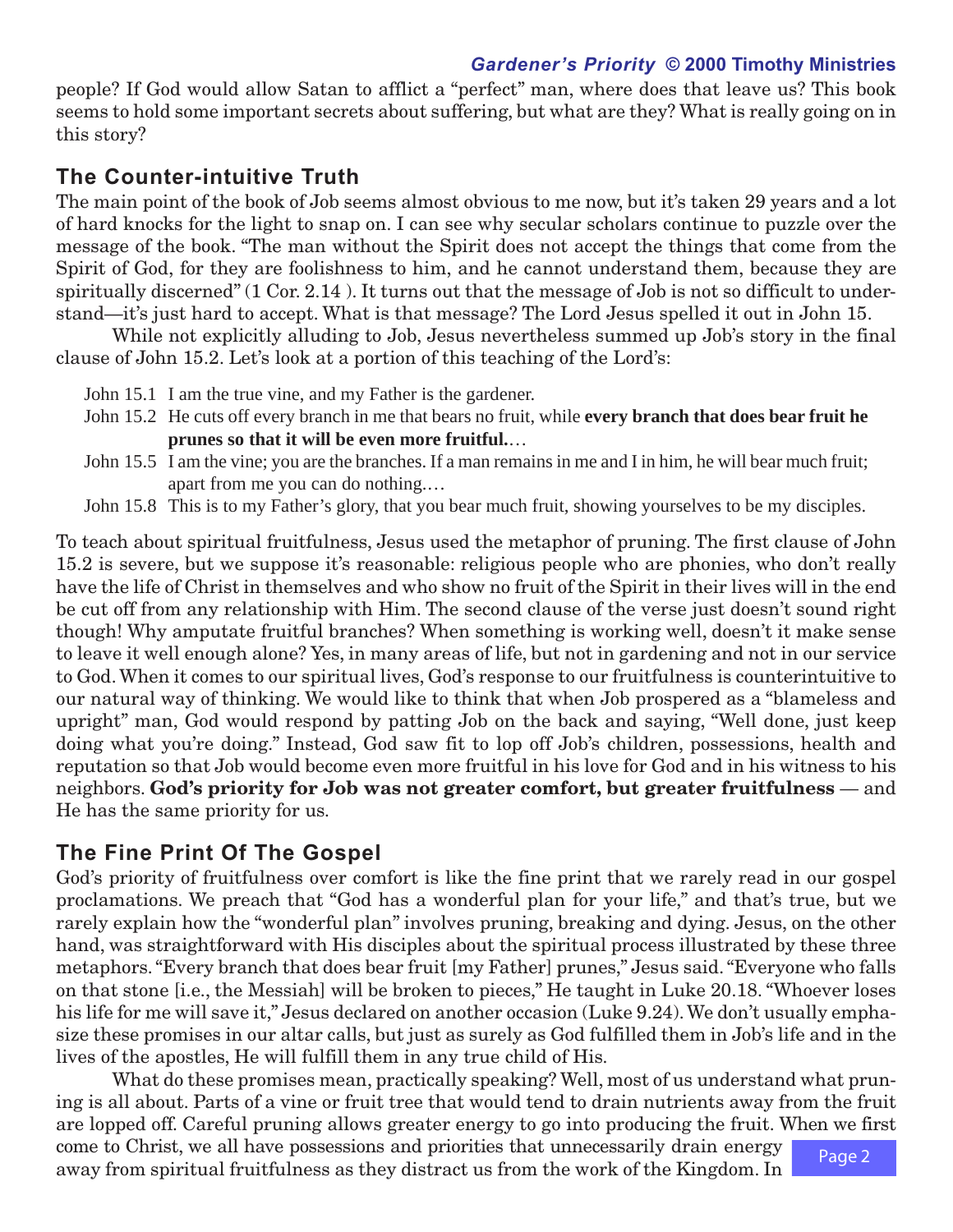#### *Gardener's Priority* **© 2000 Timothy Ministries**

time, by inner conviction or by external pressure, God will prune those possessions and priorities from our lives.

What about the being "broken to pieces"—what's that all about? Jesus was actually enunciating the same pruning principle, but taking it a little deeper, and in this case declaring it to people that were actively resisting Him. The context of this teaching was the parable of the wicked tenants (Luke 20.9-16). The point of the parable was to warn the Israelite religious establishment that they were about to reject the Messiah, and as a consequence lose their favored position in the land as they came under God's judgment. "When the people heard this, they said, 'May this never be!'" (Luke 20.16). So, "Jesus looked directly at them and asked, 'Then what is the meaning of that which is written: "The stone the builders rejected has become the capstone"'?" (v. 17). Jesus explained—for those who had the ears to hear—that it was inevitable according to the Scriptures that many would reject the very most important stone in God's building. That stone was the Messiah, whom Isaiah prophesied would be "a stone that causes men to stumble and a rock that makes them fall" (Isaiah 8.14). It was then that Jesus stated the principle in Luke 20.18:

Everyone who falls on that stone

will be broken to pieces,

but he on whom it falls will be crushed.

The underlying structure of the Greek text for this statement is exactly the same as that of Christ's saying in Luke 9.24:

For whoever wants to save his life will lose it, but whoever loses his life for me will save it.

The comparison of these two passages is helpful. Notice that at first glance the passage about the stone appears to offer two bad options: being broken or being crushed. Both these options are painful, but I don't think they are both bad. The similar passage about saving one's life or losing it alerts us that Jesus is probably presenting both a bad option and a good option in His proverb-like saying about the stone. What then does it mean? Well, it's clear that the second option in this saying is the bad one: "he on whom it falls will be crushed." According to the prophet Daniel, the Messianic stone or rock is destined to become a mountain that fills the whole land (Dan. 2.34,35). One does not want to be crushed by it. The one crushed by this Stone will not be able to crawl out from under, will never stand again, will never recover, but will become like chaff that the wind sweeps away without leaving a trace. On the other hand, as unpleasant as it is to be broken to pieces, the one who falls upon the Stone does have hope of recovery. The picture presented by the saying is of a person stumbling over the large stone and falling upon it. The metaphor describes people stumbling ideologically over the character and mission of Jesus. There may be things we don't like about Jesus, but those things are nonetheless as solid as rock; they are not going to change. Rather than the rock conforming to our wishes, we will sooner or later be conformed to its contours as the shape of our character and priorities is broken to pieces against it. However, this kind of stumbling and breaking need not be fatal for the individual, even as it will not prove fatal for the nation of Israel. "Did they stumble so as to fall beyond recovery?" Paul asks about his people in Romans 11.11. "Not at all!" he answers. God has a redemptive purpose in the breaking of Israel and He has a redemptive purpose in the breaking of individual believers. All of us, believers and unbelievers, stumble sooner or later over the profound holiness of Jesus. To the degree that any of us embrace the breaking process as we stumble, we will discover that God delights in a broken and contrite heart (Psalm 51.17) and comforts us in *His* embrace. Thus, while the person on whom the Stone falls is lost, the person who falls upon the Stone may find redemption in the very process of being broken to pieces and conformed to the contours of the Stone.

The thing that I most dislike about the principle of being "broken to pieces" is the "to pieces" part. It's hard enough to be broken one time or in one place (say a